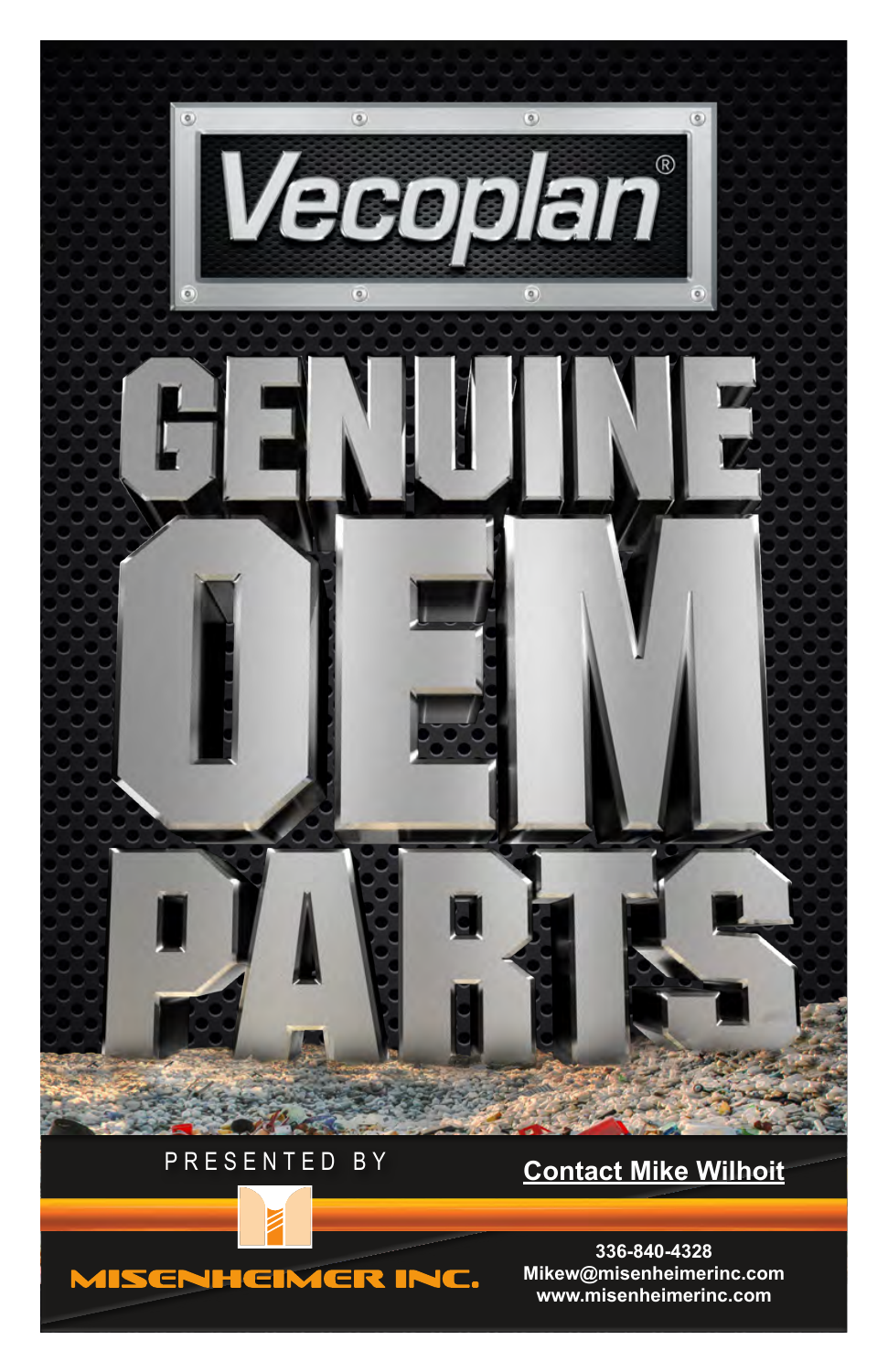## THE FINEST MACHINES DESERVE THE FINEST PARTS...

#### **...and the finest parts are genuine Vecoplan OEM parts!**



A strong and worthwhile recommendation: Use only genuine Vecoplan OEM spare and wear parts for your Vecoplan machines and systems. We have developed each part in a complex engineering process to match every specification and level of development that only we are aware of. We KNOW your machine! We have the full knowledge and development experience necessary for producing a reliable spare part for your specific machine. Minimise the likelihood of a malfunction with genuine Vecoplan OEM spare parts and optimise the performance and functioning of your machines and systems.

**We offer you:**

- **Expert consultation**
- **Manufacturer guarantee**
- **Latest level of development**
- **Individual spare part packages**

**The benefits for you:**

- **High stock availability**
- **Fast delivery**
- **24-hour delivery within the continental United States**
- **Increased productivity and equipment availability**
- **Decreased downtimes**
- **Optimised cost/benefit ratio**



### **We stock parts to keep thousands of machines running daily.**



Vecoplan's parts department stocks a huge inventory of OEM factory replacement parts to keep your Vecoplan machinery running properly. Our friendly and knowledgeable parts consultants are standing by to help you figure out the correct part for your specific machinery, as well as give installation guidance. Our consultants offer advice on everything from replacing simple consumable wear items to the more complex assemblies and industrial controls. They can also work with you to coordinate spare parts packages for your shelf. Most parts are available for next day delivery. Please call us direct to place your order. And for new customers, don't forget to ask about our NEW CUSTOMER SPECIAL.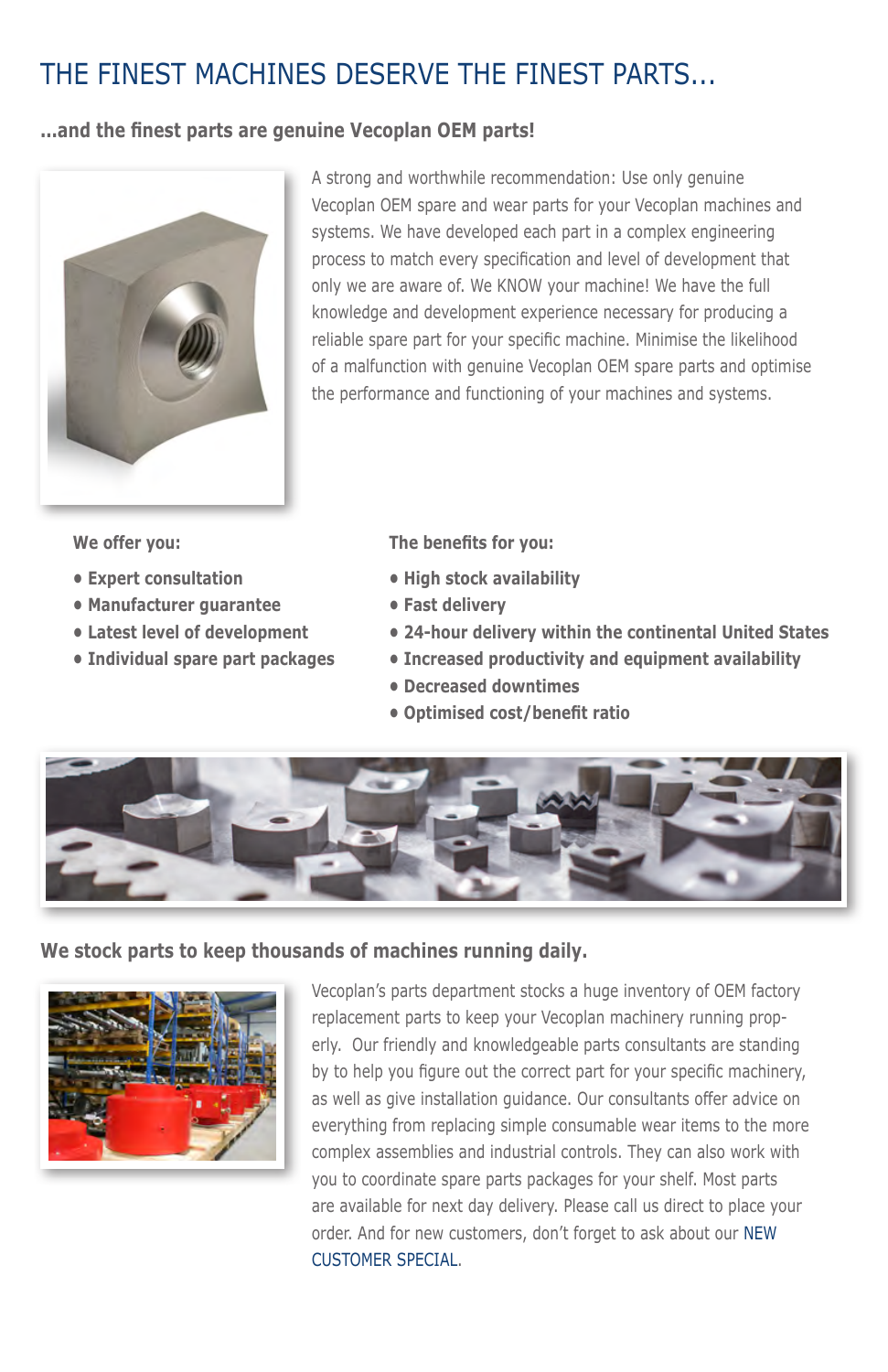### Genuine Vecoplan OEM Cutters...

**...quite simply a cut above the rest!**



Genuine Vecoplan OEM cutters are designed specifically for your Vecoplan machine by people who KNOW your machine! Engineered to excting specification to meet the most demanding tolerances, genuine Vecoplan OEM cutters are triple quenched for maximum durability and strength. Vecoplan OEM cutters are 4-sided - when a point begins to wear, simply rotate the cutter 90 degrees for a fresh, sharp point. The 4-sided cutters are precision fit on the rotor surface to provide a close .010 to .030 cutting tolerance.

Vecoplan OEM utters are available in a wide variety of styles for our line of shredders.

### Genuine Vecoplan OEM Counter Knives...



Genuine Vecoplan OEM counter knives are designed specifically for your Vecoplan machine by people who KNOW your machine! Engineered to exacting specification to meet the most demanding tolerances, genuine Vecoplan OEM counter knives are designed for durability to provide the longest possible life.